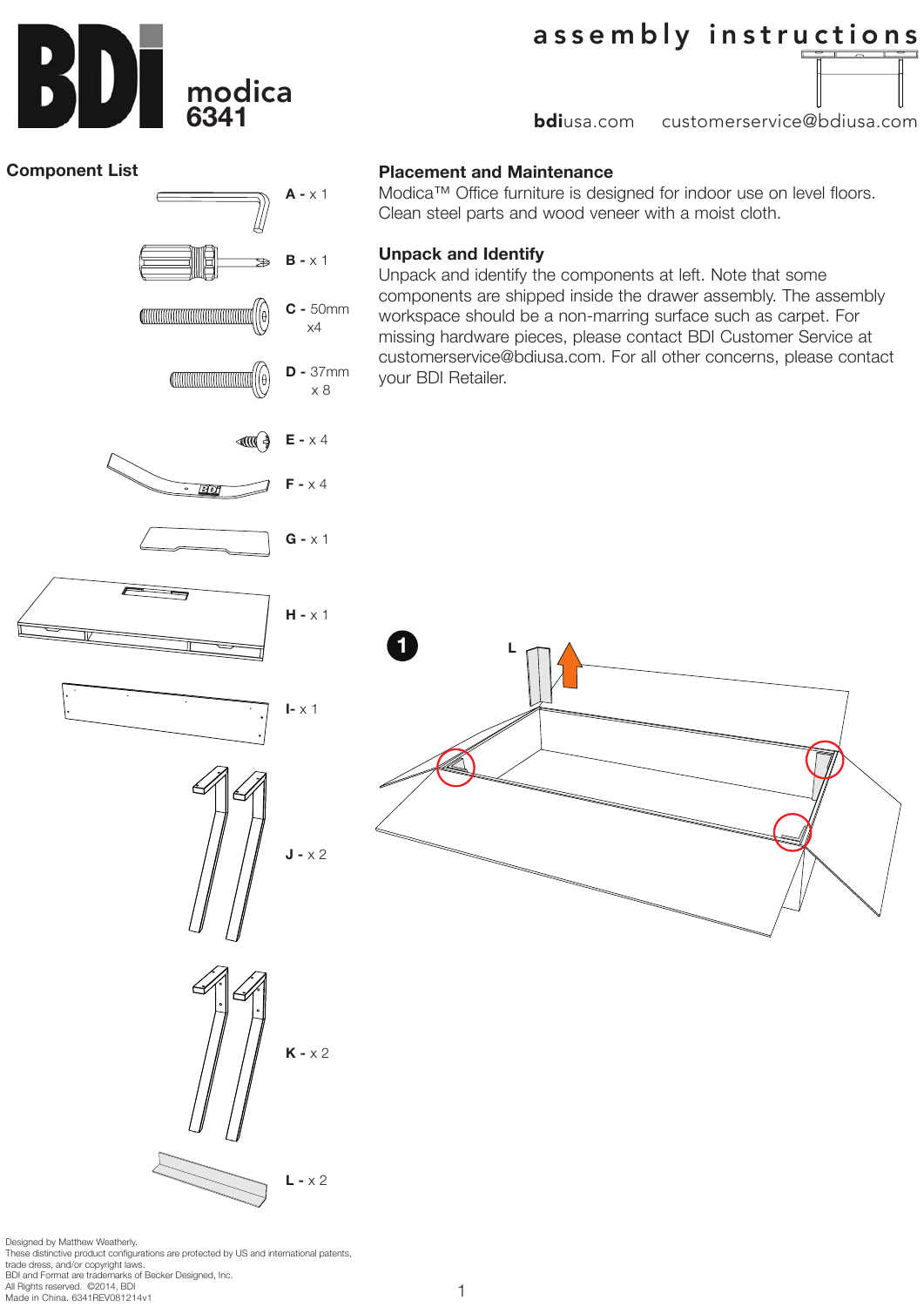

**6341**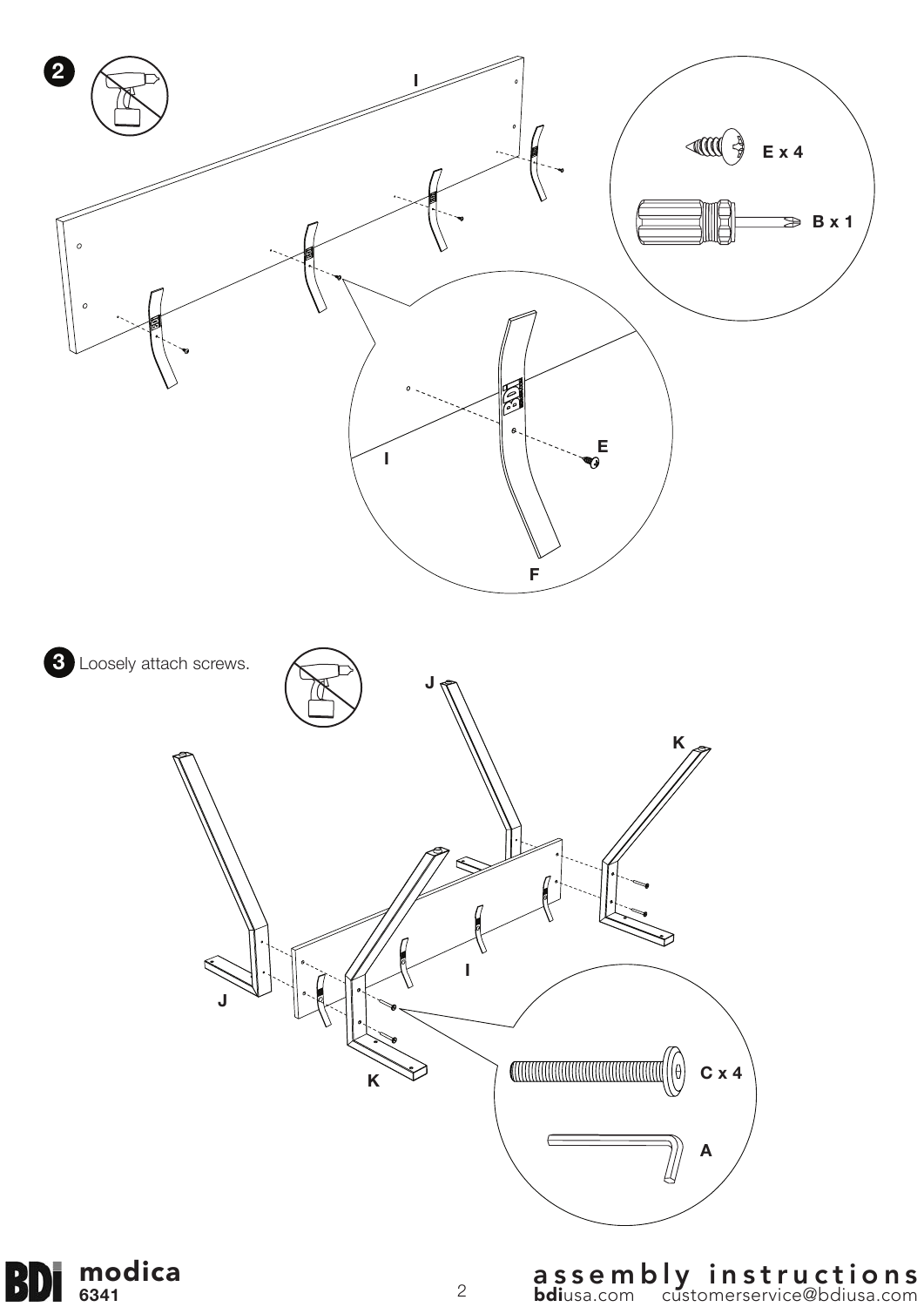



**L**